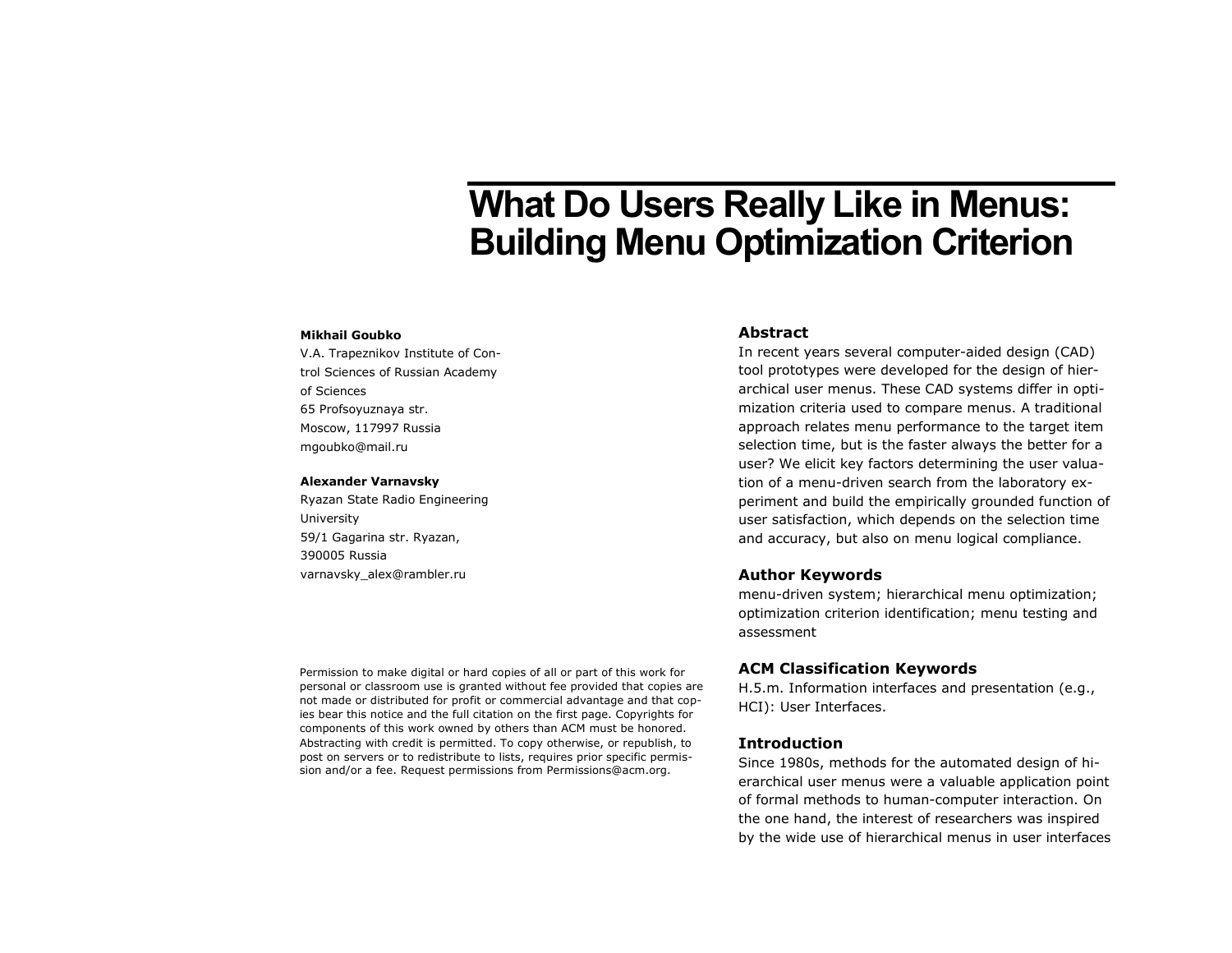(e.g., in the standard GUI). On the other hand, the process of user navigation in menus appeared a convenient subject for the formalization.

A CAD system for user menu design automates the construction of a menu and helps building better menus by suggesting efficient and clear menu structures. The key aspect of menu design automation is the choice of a relevant menu optimization criterion. Recently several approaches to menu structure optimization were reported [\[1\],](#page-3-0) [\[7\],](#page-3-1) [\[8\],](#page-3-2) [\[9\],](#page-3-3) [\[11\],](#page-3-4) [\[15\]](#page-3-5) employing various combinatory algorithms to optimize different metrics of menu performance.

## **Note:**

A yet another recognizable metric is the user selection **error rate**. It accounts for the extra displeasure of users selecting a wrong menu item. Yet, the error rate is rarely predicted in the literature.

## **Note:**

The alternative to selection time as a menu performance metric is direct user satisfaction assessment via filling questionnaires (see [\[3\],](#page-3-13) [\[5\]\)](#page-3-14). The open issue here is prediction of partial valuations from the menu design and structure.

Traditionally, the target item selection time was considered a key performance metric of a user menu (e.g., see [\[13\]\)](#page-3-6). The idea is that menu navigation is always a reluctant (non-productive) activity, and users want to get rid of it. To calculate the selection time during the menu design process one needs a predictive model based on menu structure and design. Existing models [\[2\],](#page-3-7) [\[4\],](#page-3-8) [\[6\],](#page-3-9) [\[10\],](#page-3-10) [\[12\],](#page-3-11) [\[14\]](#page-3-12) account for the menu breadth, labels' size and popularity, alphabetic sorting, but neither for the semantics of labels (such as label length or clarity) nor for the logical or cognitive consistency of labels grouped together on a single panel.

Thus, correction terms are added to the criteria in [\[1\],](#page-3-0) [\[11\],](#page-3-4) [\[15\]](#page-3-5) to care for labels' consistency. Consistency is an optimization constraint in [\[8\]](#page-3-2) and [\[9\],](#page-3-3) while in [\[7\]](#page-3-1) the *semantic quality* of a menu item affected its perception time. The structure of the criterion is rarely discussed in this literature, and it is still an open question whether correction terms just enhance accuracy of selection time prediction models, or they reflect an independent aspect of the menu valuation by a user. In

the other words, whether users really prefer menus where they navigate faster to the slower ones?

We justify the set of factors relevant to user satisfaction of a menu and reveal the relevant structure of a criterion for menu optimization algorithms. In our experimental setup subjects assess different hierarchical menu structures after performing a series of searches. Then we relate satisfaction scores to metrics of the menu structure and to those of the navigation process.

Menu score factors can be divided into five groups (see Table 1). The first four groups are independent, while process variables can be predicted. We approve that the empirical selection time essentially depends on menu consistency, and, therefore, menu consistency must be incorporated in future time prediction models to increase their accuracy. Then we relate users' menu valuation to the structure and process variables and show that selection time is not enough to carefully predict menu scores. The users exceptionally reward clear menu logic even if item selection time is not decreased.

## **Experimental Design**

Volunteers (48 graduate students of the Engineering department of Ryazan Radio Engineering University) assess hierarchical menus solving standard tasks of finding a metal-working tool with a sequence of choices of its features on menu panels. The features include the tool name (drill, mill, cutter), manufacturer (YG-1, Dijet, QCT, Hammond, HAM, Carmex), length (shorten, normal, long), the diameter (micro, mini, small, normal, big, extra), the use (rough cut, finishing, uncooled cut), the material (carbide, high-speed steel, replaceable insert). A task definition presented to users combines text, iconic, and synonymic stimuli (Figure 1).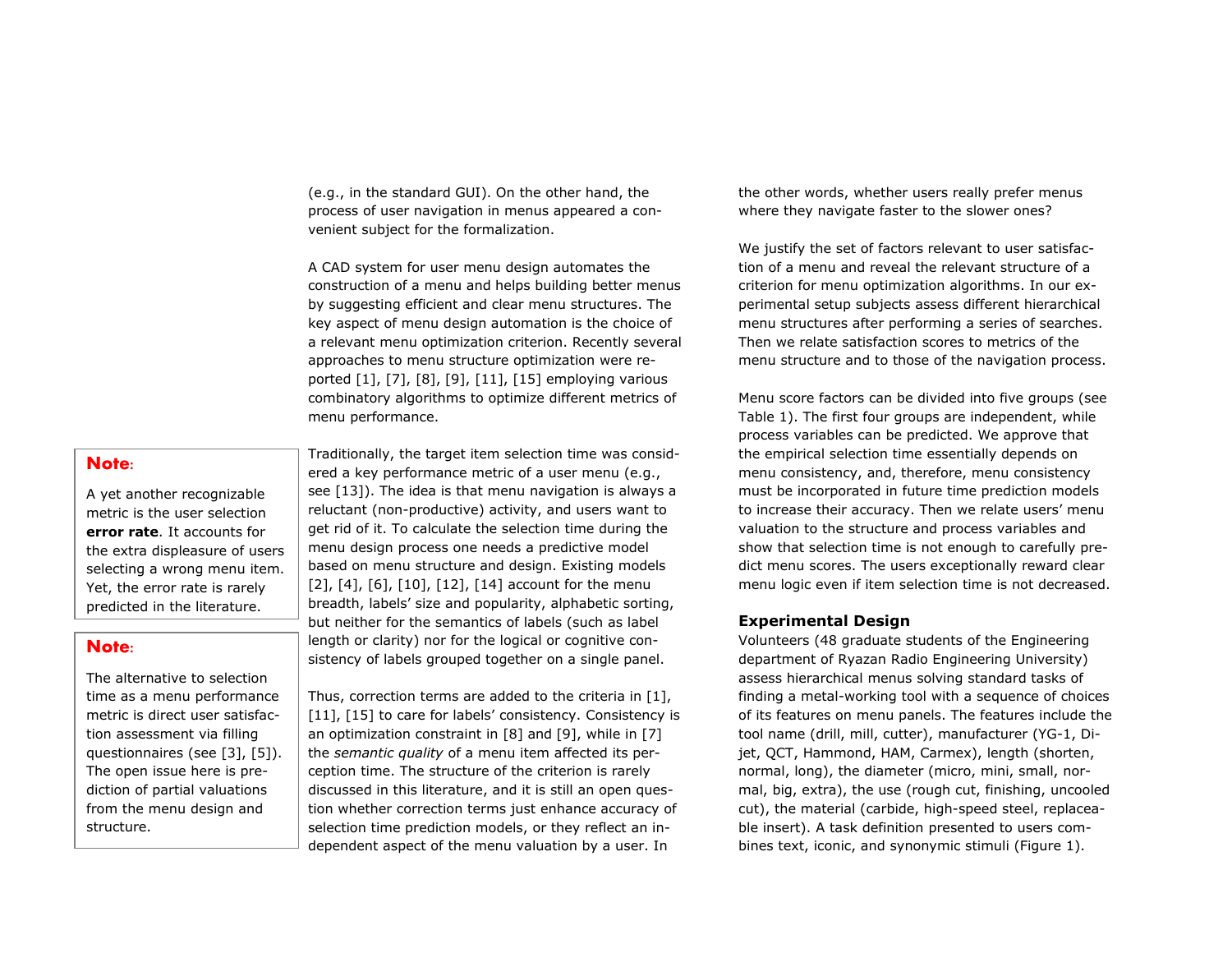#### **1 Menu design variables**

describe visual design of a menu (the menu is linear, iconic, or split; the font size, colors, and items' layout)

**2 Menu structure variables** characterize the menu hierarchy (menu breadth, depth, labels' consistency, etc)

**3 User characteristics** fix the character, computer skills, cognitive, or motor abilities of a subject.

**4 Task variables** explain the usage context (time pressure, repetitiveness of tasks, learning time, price of an error).

**5 Process variables** characterize the process of menu navigation – item selection time, error rate, number of menu cancellations, etc.

**Table 1.** Groups of variables affecting menu valuation

We use a pretty complex (yet, realistic) experimental setup based on the standard Delphi GUI. Ten distinct menu structures are built by distributing tool features to different menu levels (see Figure 2). Some panels may join two or more features (e.g., the menu item is "Carmex, finishing".) Menus 1-6 are *symmetric* (i.e., the order of feature selection is the same for all target items.) Menus 7-10 are *skewed* (e.g., Menu 7 inherits the structure of Menu 1 for drills and cutters and the structure of Menu 5 for mills.) All menus share the same set of 324 target items. Each subject tests sequentially eleven menus (Menu 11 is a copy of Menu 1, which is not announced), having 5 minutes for each menu and then assigning an overall score from -5 to 5 (each grade is equipped with a text description.)

A task picture is displayed for 30 sec, and then the next of 12 tasks is displayed in a cycle. User actions (mouse and keyboard) are logged each 10 msec. Before the experiment the subjects passed psychophysiological tests (Eysenck personality, Ravena IQ, Landolt rings, and numbers memorizing) for future use.

#### **Analysis**

We use a linear regression to predict normalized score from the structure and process variables. All trials of a user in a menu are averaged giving the total of 528 cases. A number of derivative variables based on time and accuracy are calculated: task execution period *T*, successful task completion time *TS*, task success rate *NS*, average time of a user *AT,* time to average *T*/*AT*, time normalized to success rate *T*/(*AT*⋅*NS*), execution time and success time for the first 12 trials (to measure menu adoption speed). The menu structure is described with the menu depth and breadth. Logical consistency of a menu is captured with the number of "joined" panels *J* (containing items like "Carmex, finishing"), skewed menu dummy, and the variables caring for the order of feature selection. User scores are normalized to balance optimists and pessimists.

We also predict selection time from the menu structure and logic with nonlinear models similar to [\[2\]](#page-3-7) and [\[6\]](#page-3-9) both for the original data (7846 cases) and for useraveraged data (132 cases.)

#### **Results**

Theoretically, navigation in a hierarchical menu reduces to a sequence of submenu selections. The time spent in a submenu adds up from stimulus perception, item search and mouse movement (probably, in parallel [\[2\]\)](#page-3-7), and, finally opening a submenu. Popular predictive models (like [\[2\]](#page-3-7) or [\[6\]](#page-3-9)) do not account for stimuli' and items' heterogeneity, thus, poorly predicting navigation time in our setting. Individual user behavior seems too random to explain. For user-averaged data the best prediction for the errorless navigation time (corrected  $R^2$  = 0,852) uses empiric weights of distinct menu panels multiplied to menu, menu panel, and menu item exponential learning terms. Surprisingly, menu geometry (breadth, item number, mouse movement amplitude, etc.) insignificantly affects the average time. We conclude that the menu logic drives user selection behavior rather than menu geometry in our setting.

Cluster analysis of score vectors gives a single cluster. Therefore, user personality can be neglected and we can concentrate on the structure and process variables. The correlation of the normalized score with process variables is 0.567 (corr.  $R^2 = 0.304$ ), with structure variables – 0.536 (corr.  $R^2 = 0.277$ ), while their combination gives correlation 0.696 with corr.  $R^2 = 0.467$ .